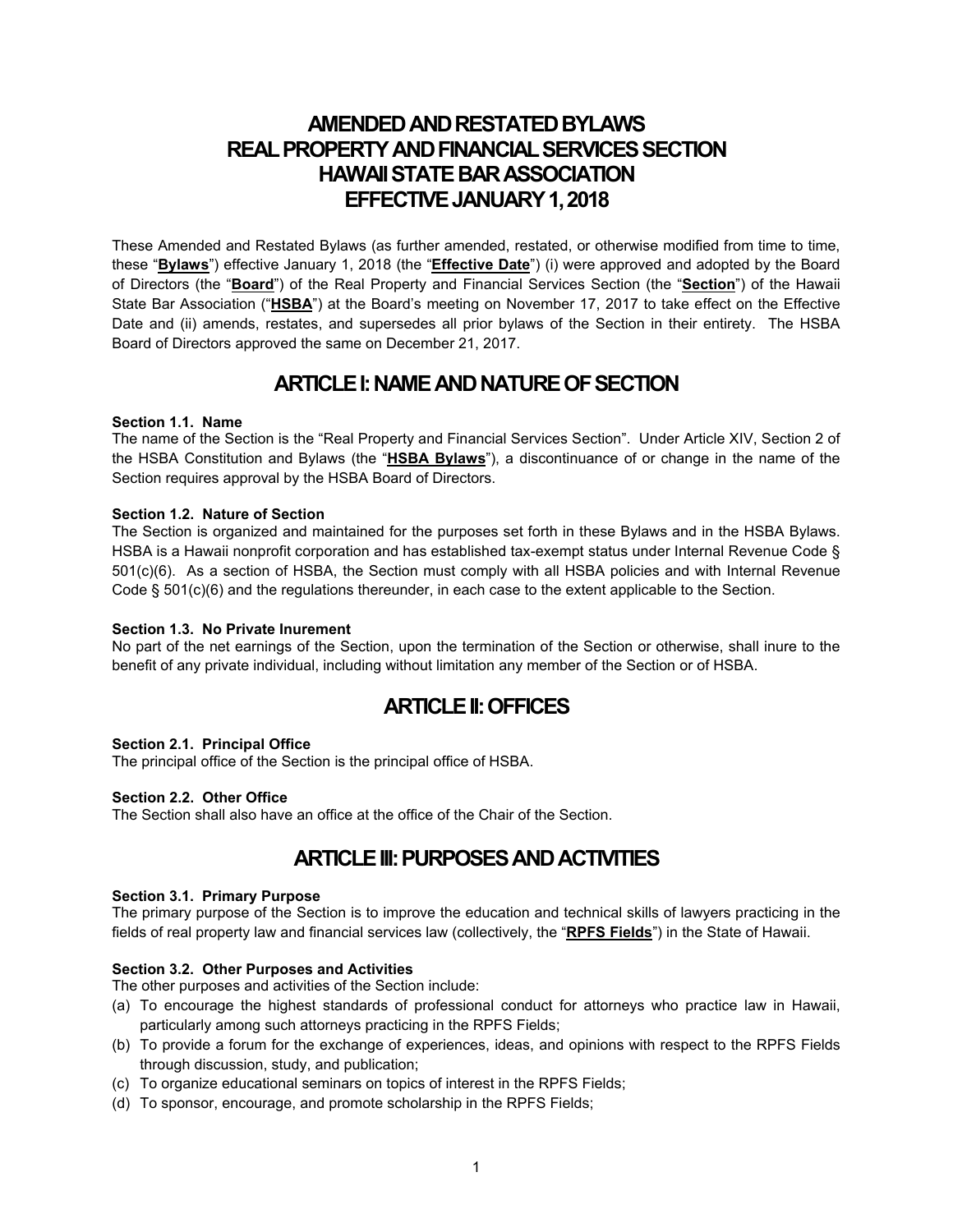- (e) To disseminate to members of the Section information of potential interest regarding the RPFS Fields, such as legislation and governmental agency and judicial decisions concerning the RPFS Fields;
- (f) To promote good fellowship among members of the Section; and
- (g) To engage in other activities as approved by the Board and which are not inconsistent with the purposes or activities described in Section 3.1, this Section 3.2, or the HSBA Bylaws.

# **ARTICLE IV: MEMBERSHIP AND DUES**

### **Section 4.1. Membership**

- (a) Any member of HSBA is eligible for membership in the Section and shall become a member of the Section upon application and payment of the annual membership dues for the current year. For the avoidance of doubt, a "member of HSBA" as referred to in the immediately preceding sentence may be in any class of membership in HSBA, such as active, judicial, government, inactive, student, and affiliate members of HSBA. Each HSBA member who becomes a member of the Section is referred to as a "**Member**" in these Bylaws, provided that a person shall automatically cease to be a Member if the person ceases to be a member in good standing of HSBA.
- (b) The Board may approve other classes of membership in the Section for individuals who are not members of HSBA upon such terms and conditions as determined by the Board, provided that the basis for admission to any such other class of membership in the Section must be that such individuals belong to a category of individuals whose profession, occupation, or employment is related to the RPFS Fields, such as surveyors. Each individual who is not a member of HSBA, but who becomes a member of the Section is referred to in these Bylaws as a "**Non-HSBA Member**". Members and Non-HSBA Members are collectively referred to in these Bylaws as "**members of the Section**". Non-HSBA Members shall have all of the rights of a Member, except as provided otherwise in these Bylaws or by the Board. In no event, however, shall any Non-HSBA Member have the right to vote in any election of Directors (as defined in Section 6.1(a) below) or to serve on the Board. Non-HSBA Members may be required to pay dues as determined by the Board and approved by HSBA.

#### **Section 4.2. Dues**

- (a) Membership dues shall be determined annually by the Board, subject to HSBA approval.
- (b) Dues shall be uniform for all members of the Section unless the Board (subject to HSBA approval) establishes a different amount of dues for (i) Members who are members of a particular class of membership in HSBA, or (ii) any class of membership in the Section consisting of Non-HSBA Members.
- (c) Dues shall not be prorated.

#### **Section 4.3. Membership List**

The list of current Members shall be maintained by HSBA and shall be the official list of Members. The list of current Non-HSBA Members of the Section may be maintained by HSBA or the Board. The list of current or former members of the Section may be posted on the Section website or may otherwise be made available to the public.

#### **Section 4.4. Members Not Liable**

No individual who is a member of the Section shall be liable for any debt, obligation, or other liability of the Section or of HSBA by virtue of membership in the Section or by virtue of acting as a Director, Officer (as defined in Section 6.2(a) below), Past Chair (as defined in Section 6.6 below), or member of any committee of the Section.

# **ARTICLE V: SECTION MEETINGS**

## **Section 5.1. Annual Membership Meeting**

There shall be an annual membership meeting of the Section at a place, date, and time determined by the Chair in consultation with the Board. The annual membership meeting shall be held during the month of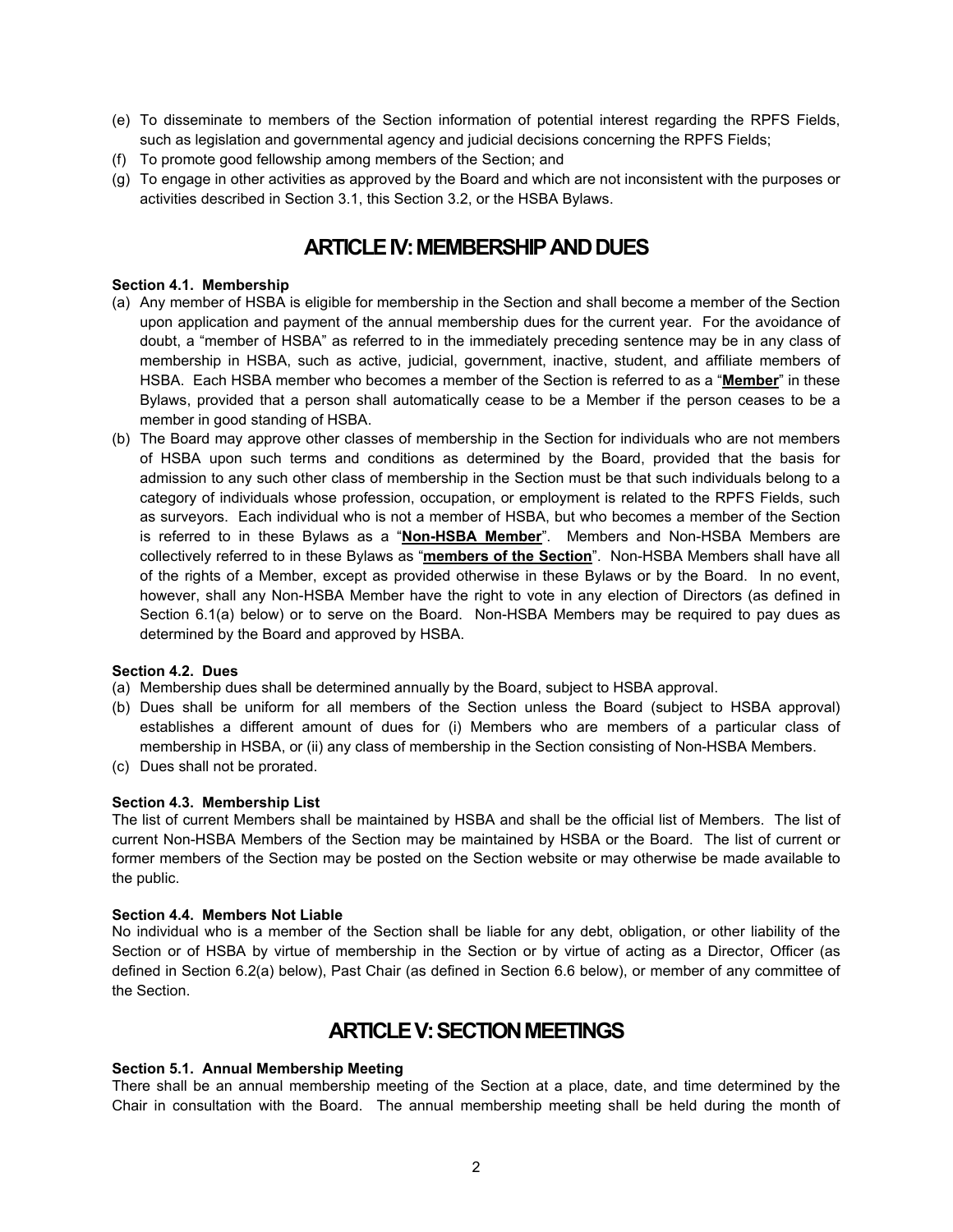November or December, unless otherwise determined by the Board. All members of the Section shall be invited to attend the annual membership meeting. The purpose of the annual membership meeting is to announce the results of the election of Directors after their election in accordance with Article IX below and to conduct such other activities as may be determined by the Chair or the Board and which are not inconsistent with the purposes or activities of the Section described or authorized herein.

## **Section 5.2. Section Meetings**

Article XIV, Section 6 of the HSBA Bylaws requires that each section of HSBA have not less than two (2) meetings per year. The annual membership meeting under Section 5.1 above and each meeting of the Board under Article VII below shall count toward this requirement.

# **ARTICLE VI: DIRECTORS, OFFICERS, AND PAST CHAIRS**

# **Section 6.1. Board of Directors**

- (a) The Board shall consist of fifteen (15) Members elected in accordance with Article IX below (each, a "**Director**").
- (b) Each Director must be an active, judicial, or government member of HSBA, provided that a Director who is an active, judicial, or government member of HSBA upon becoming a Director but whose membership status in HSBA changes to other than active, judicial, or government during the Director's term may complete his or her term as a Director unless the Board determines otherwise.
- (c) Of the 15 Directors, there shall be at least one (1) Director from each of the following bar associations representing the specified geographic area within the State of Hawaii (each, a "**Region**"): (i) Maui County: Maui County Bar Association; (ii) Kauai County: Kauai Bar Association; (iii) West Hawaii County: West Hawaii Bar Association; and (iv) East Hawaii County: Hawaii County Bar Association. The other 11 Director positions are not subject to geographic area restrictions.
- (d) All Directors shall be elected by the Members of the Section at large in accordance with Article IX below.
- (e) Each Director shall serve a term of three (3) years commencing on January 1 following his or her election and until succeeded, unless the Director earlier resigns or is removed in accordance with these Bylaws and provided that the term of a Director shall automatically end if the Director ceases to be a member in good standing of HSBA.
- (f) The terms of the Directors shall be staggered, with the terms of one-third (1/3) of the Directors expiring each year.

## **Section 6.2. Officers**

- (a) The officers of the Section (each, an "**Officer**") shall be elected from the members of the Board by the Board with the recommendation of the nominating committee and shall consist of a Chair, Chair-Elect, Secretary, Treasurer, and such other officers as the Board may determine.
- (b) Officers will be selected by the Board prior to January 1 of each year and shall be deemed to be elected to such Officer positions as of January 1 of such year if the person so selected continues to serve as a Director during such year.
- (c) Each Officer shall serve a term of one (1) year and shall hold office until succeeded, unless the Officer earlier resigns or is removed in accordance with these Bylaws and provided that the term of an Officer shall automatically end if the Officer ceases to be a Director.

## **Section 6.3. Resignation**

A Director or an Officer may resign at any time by providing oral or written notice in any form to the Chair (or if the Chair is resigning, to the Chair-Elect), provided that such notice is actually received by the Chair (or the Chair-Elect, if applicable). Resignation of a Director or an Officer shall be effective upon the receipt of such notice, unless a later effective time is specified in the notice. The resignation of a Director or an Officer need not be accepted by the Board or otherwise in order to be effective.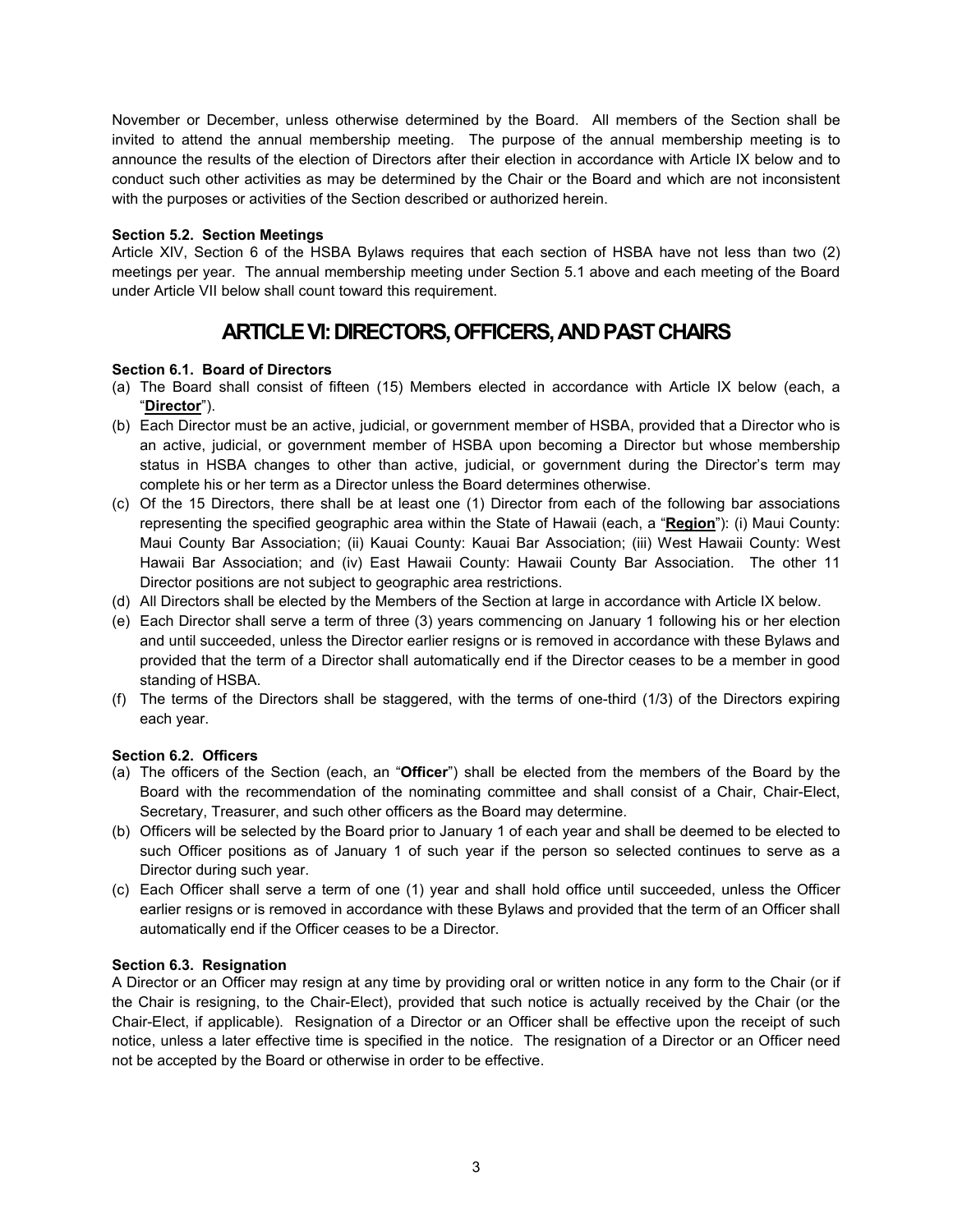#### **Section 6.4. Removal**

A Director or Officer may be removed for cause by the affirmative vote of at least ten (10) Directors, but only at a special Board meeting specifically called for the purpose of removing the Director or Officer or a regular Board meeting for which the notice specifically includes removal of the Director or Officer as a matter to be voted upon. A Director or Officer may be removed by such a vote even if the Director or Officer is not present at the meeting. If the Director or Officer is present at the meeting, the Director or Officer must be offered an opportunity to speak at the meeting prior to the vote on his or her removal.

### **Section 6.5. Vacancy**

Any vacancy on the Board or in any office of the Section may be filled by the Board (or by the affirmative vote of a majority of Directors then in office if the then remaining Directors constitute less than a quorum) and the person so appointed shall serve for the remaining term of the former Director or Officer whose position is being filled.

### **Section 6.6. Past Chairs**

Each Member who served for at least one (1) term as Chair of the Section shall become a "**Past Chair**" for purposes of these Bylaws upon completion of the Member's term as Chair and for so long as such person remains a Member of the Section, but excluding any period during which such person is also a Director.

### **Section 6.7. No Compensation**

No salary or other compensation may be paid by the Section to any member of the Section, Director, Officer, Past Chair, or member of a committee of the Section for acting in such capacity. Compensation does not include (i) reimbursements approved or authorized by the Board for reasonable expenses for transportation, food, and hotel or similar housing in connection with travel among islands in the State of Hawaii for Sectionrelated activities; (ii) reasonable gifts or gratuities given to a member of the Section, Director, Officer, Past Chair, or member of any committee of the Section who serves in a speaker, moderator, or similar role for any Section-related activity; or (iii) food or refreshments of reasonable cost served at or in connection with Sectionrelated activities.

#### **Section 6.8. Director and Officer Lists**

A list of current or former Directors and Officers may be posted on the Section website or may otherwise be made available to the public.

# **ARTICLE VII: BOARD OF DIRECTORS**

## **Section 7.1. Board Authority**

Subject to applicable law, the HSBA Bylaws, these Bylaws and the HSBA Board Policy Manual, the Board shall manage the affairs of the Section and have the authority to:

- (a) Adopt, amend, or repeal any provision of the bylaws of the Section;
- (b) Authorize HSBA to collect and hold funds of the Section in accordance with HSBA policies;
- (c) Act on behalf of the Section and authorize any Officer(s) to act on behalf of the Section; and
- (d) Take any and all other action in furtherance of or that is necessary or appropriate to carrying out the purposes or activities of the Section described or authorized herein.

#### **Section 7.2. Board Meetings**

- (a) All Board meetings shall be held in the State of Hawaii.
- (b) Regular meetings of the Board shall be established by the Chair in consultation with the Board. Subject to the immediately preceding sentence and to the availability of the HSBA Conference Room, regular Board meetings are typically held at the HSBA Conference Room on the third  $(3<sup>rd</sup>)$  Friday of the month at 1:00 pm Hawaii time at least six (6) times per year.
- (c) All other meetings of the Board are special meetings of the Board. The Chair or any three (3) Directors may call a special meeting of the Board upon notice in accordance with Sections 7.3 and 7.4 below of the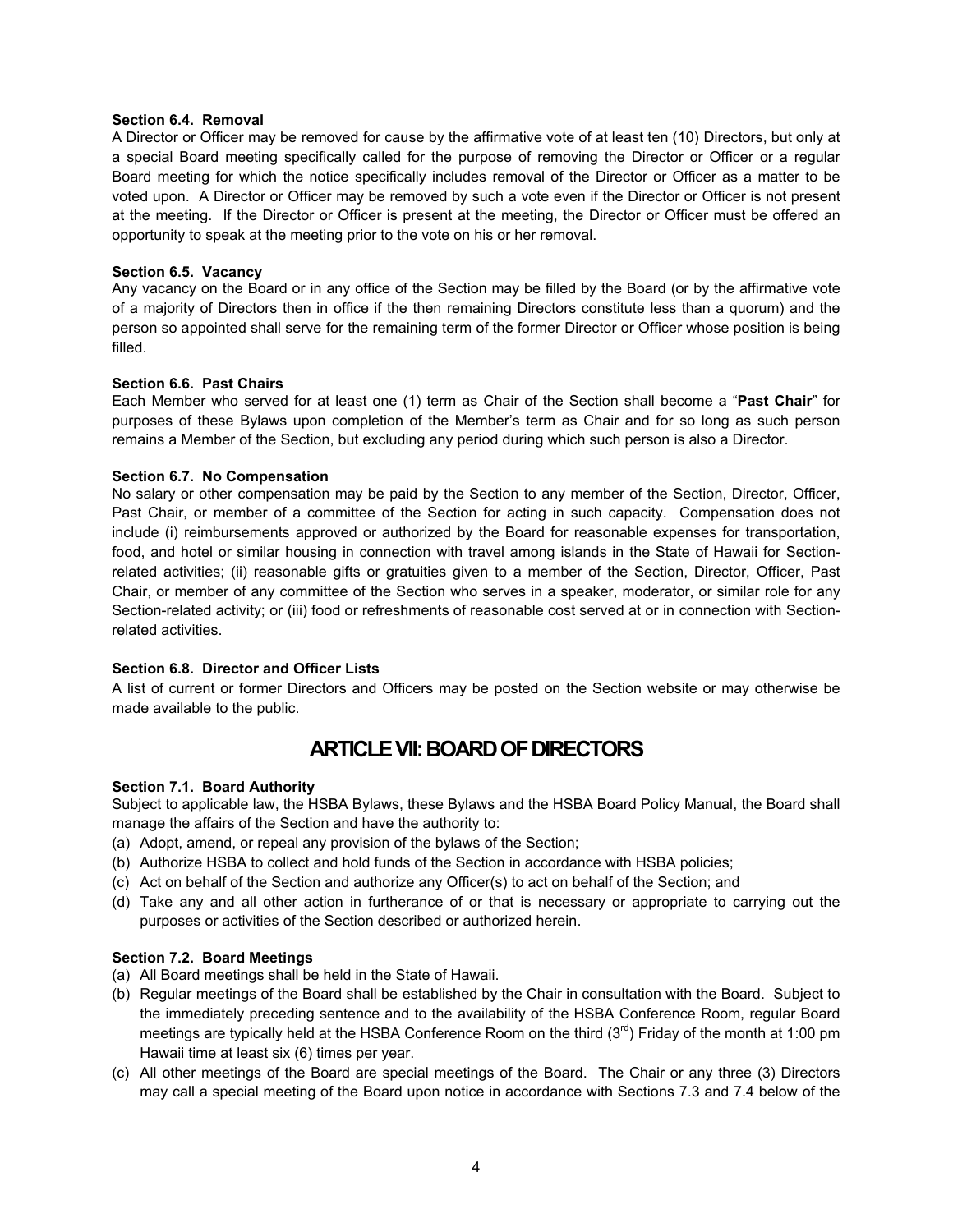date, time, place, and purpose of the meeting sent at least three (3) days before the day of the meeting. Only business requiring a vote of the Board that has been included in the notice of the meeting may be transacted at any special meeting of the Board.

- (d) Attendance at any Board meeting shall be permitted via teleconference or any other means by which each participant may simultaneously hear and verbally communicate with each other. A Director or Past Chair attending any Board meeting by teleconference or such other means shall be deemed to be present at the meeting.
- (e) Past Chairs may, and are encouraged to, attend any Board meeting.

# **Section 7.3. Notices and Other Communications to the Board**

All notices and other communications to the Board shall be sent by email to the address of each Director and Past Chair at such person's email address on the HSBA website (unless the Chair receives a request in writing or by email from a Director or Past Chair to send such notices and other communications to another email address) or by any other reasonable means approved by the Board.

# **Section 7.4. Notices of Board Meetings**

Notice of the date, time, and place of each Board meeting shall be sent to each Director and Past Chair at least two (2) days before the day of such meeting provided in the case of a special meeting such notice shall be sent in accordance with Section 7.2(c) above. A Director may waive by email or other writing directed to the Chair (or Chair Elect in the case of the Chair) any such notice before or after the Board meeting for which notice was not given to such Director. Attendance at any Board meeting shall waive any notice not given to a Director who does not object at the beginning of the meeting to holding the meeting or transacting the meeting and does not thereafter vote for or assent to any action taken at the meeting.

# **Section 7.5. Quorum and Voting**

A quorum of eight (8) Directors or Past Chairs shall be required to conduct business at any regular or special Board meeting. Each Director and Past Chair shall have one (1) vote on any matter to be voted upon by the Board and may not vote by proxy. Unless a greater or different number of votes is required or permitted under these Bylaws, the affirmative vote of a majority of Directors and Past Chairs present at any Board meeting at which a quorum is present at the time the vote is taken is the act of the Board.

## **Section 7.6. Board Action Without Meeting**

Except as otherwise provided in Section 12.1(b), any action that the Board is required or permitted to take at a regular or special meeting of the Board may be taken without a meeting by the affirmative vote of at least ten (10) Directors or Past Chairs; provided, however, that the removal of a Director or Officer under Section 6.4 above or the termination of combination of the Section in accordance with Section 13.1 below shall not be taken except at a regular or special meeting of the Board in accordance with these Bylaws. Such vote may be taken by email or any other form of electronic or other means that will create a record of the vote and a description of the action taken. The required affirmative vote under this Section 7.6 shall have the same force and effect as any other validly approved Board action. All actions of the Board under this Section 7.6 shall be filed by the Secretary with the proceedings of the Board.

# **ARTICLE VIII:OFFICERS**

## **Section 8.1. Chair**

In addition to any other duties and authority set forth in these Bylaws, the Chair shall:

- (a) Preside at all meetings of the Section, including the annual membership meeting under Section 5.1 above and all Board meetings;
- (b) Be the official spokesperson for the Section and represent the Section when appropriate at public and professional meetings;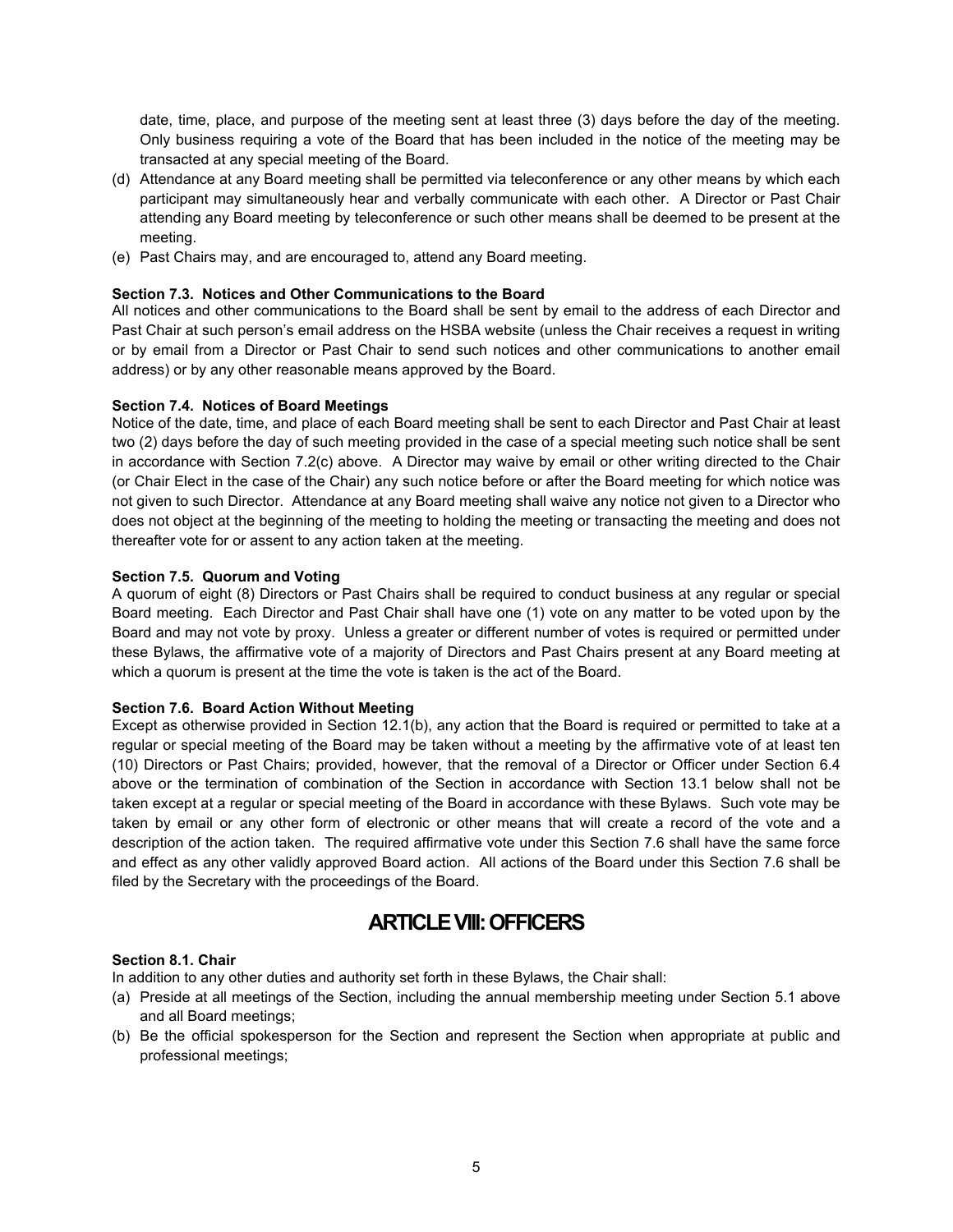- (c) Be responsible for coordinating Board meetings, the annual membership meeting under Section 5.1 above, and Section events, including securing speakers. The Chair may request the assistance of any Director or committee of Directors in performing such responsibility;
- (d) Coordinate and distribute (or arrange the distribution of) Section-related communications to members of the Section, such as through a newsletter or external website;
- (e) Serve, or designate another Director or a committee of the Section to serve under the direction of the Chair, as the Section's liaison under Section 5.8.B of the HSBA Board Policy Manual to coordinate continuing legal education programs of the Section that are co-sponsored by HSBA;
- (f) Subject to any applicable HSBA rules or procedures and any act of the Board to limit or prohibit any particular expenditure, have the authority to make commitments and direct the Treasurer to expend the funds of the Section in accordance with Section 8.4(b) below. In the absence of the Treasurer, the Chair shall have the authority to act as Treasurer to expend funds of the Section under Section 8.4(b) below;
- (g) Have general authority for the administration of Section activities consistent with any applicable Section policies and to the extent not inconsistent with these Bylaws;
- (h) Have authority to sign any contract or other document on behalf of the Board or the Section, subject to any applicable HSBA policy, including without limitation Paragraph 9 of the HSBA Section Financial Policies & Procedures; and
- (i) Perform such other duties and have such other authority as usually pertain to this office or as may be designated by the Board, all of which may not be inconsistent with these Bylaws.

# **Section 8.2. Chair-Elect**

In addition to any other duties and authority set forth in these Bylaws, the Chair-Elect shall:

- (a) Aid the Chair of the Section in the performance of the Chair's responsibilities to the extent that the Chair may request;
- (b) Perform such other duties as may be designated by the Board or the Chair and which are not inconsistent with these Bylaws;
- (c) Upon expiration of the Chair's term, become Chair of the Section to serve for the next succeeding one (1) year term. If the office of Chair shall become vacant prior to the expiration of the Chair's term, the Chair-Elect shall thereupon become Chair of the Section for the remainder of such term; and
- (d) Act for the Chair in his or her absence or during the period of the Chair's disability, as such period of disability is determined by the Board.

## **Section 8.3. Secretary**

In addition to any other duties and authority set forth in these Bylaws, the Secretary shall:

- (a) Take minutes of all regular and special Board meetings. In the absence of the Secretary, the minutes of any Board meeting may be taken by any Director designated by the Secretary or the Chair;
- (b) Tabulate votes for the election of Directors in accordance with Article IX below;
- (c) Maintain the minute book of the Section, which shall include a record of all proceedings and actions of the Board; and
- (d) Perform such other duties as may be designated by the Board or the Chair and which are not inconsistent with these Bylaws.

# **Section 8.4. Treasurer**

The Treasurer shall:

- (a) Review and reconcile all funds received and expended by the Section as shown in the financial records of the Section maintained by HSBA on behalf of Section;
- (b) Subject to any applicable HSBA rules or procedures and any act of the Board to limit or prohibit any particular expenditure, have the authority to expend funds from the Section's account maintained by HSBA on behalf of the Section for purposes that are not inconsistent with these Bylaws and provided that a record of all expenditures and the purpose thereof shall be kept in the records of the Section;
- (c) Provide to the Board at least quarterly a report of all transactions in the Section's account maintained by HSBA and the ending balance of the account as of each such quarter; and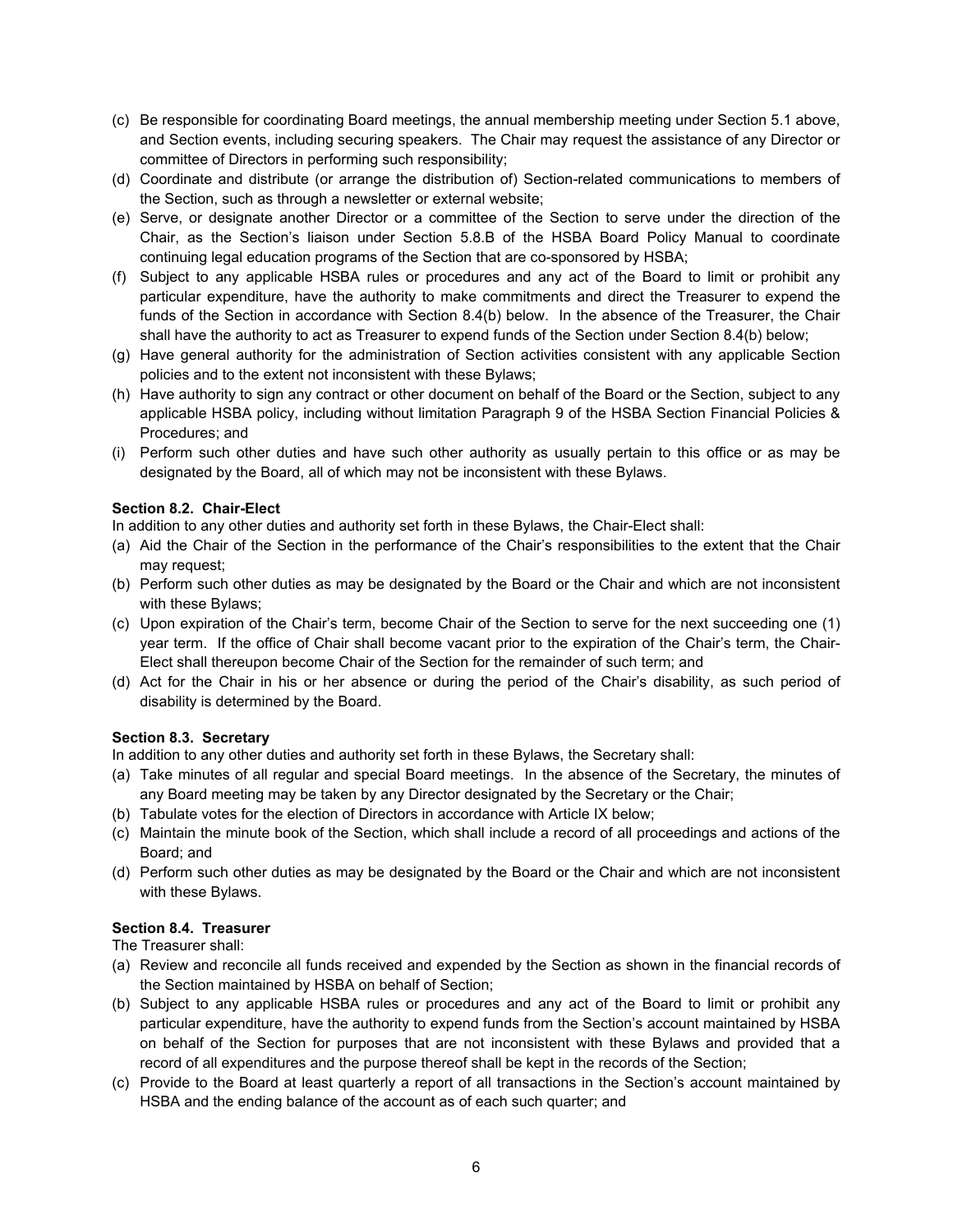(d) Perform other duties as may be designated by the Board or the Chair and which are not inconsistent with these Bylaws.

### **Section 8.5. Other Officers**

Any other Officers elected by the Board shall have such powers and duties as may be designated by the Board or the Chair and which are not inconsistent with these Bylaws.

# **ARTICLE IX: NOMINATION AND ELECTION OF DIRECTORS AND OFFICERS**

### **Section 9.1. Nominating Committee**

- (a) A nominating committee consisting of the Chair-Elect and at least two (2) other Directors shall be appointed annually by the Chair at least sixty (60) days prior to the annual membership meeting under Section 5.1 above.
- (b) The nominating committee shall recommend to the Board, and the Board shall have sole discretion to select and approve, (i) nominees for election as Directors, provided that all qualified Members nominated by petition in accordance with Section 9.2(b) below shall not be subject to Board approval, and (ii) Directors to serve as Officers for the next term.
- (c) A member of the nominating committee may be recommended for re-election as a Director and/or for selection as an Officer, but shall abstain from voting when the Board votes on whether or not to select such member as a nominee for re-election as a Director and/or as an Officer.

#### **Section 9.2. Director Nominations**

- (a) Any Member who is qualified under Section 6.1(b) above to serve as a Director if elected and who indicates a willingness to so serve if elected may be recommended as a Director nominee by the nominating committee. In recommending to the Board any Member to be nominated for election as a Director, the nominating committee shall consider any factors that it deems appropriate, including but not limited to, the number of years of experience of the nominee in the RPFS Fields, the number of potential Directors from any single law firm or employer that would be concurrently serving on the Board, and the willingness of potential Directors to serve as Officers if so selected.
- (b) Any Member who is qualified under Section 6.1(b) above to serve as a Director if elected and who indicates a willingness to serve if elected may also be nominated by a written petition signed by at least five (5) Members other than such Member and submitted to the Secretary by July 1 of the year immediately preceding the year in which the Member seeks to begin his or her term as a Director if elected, unless the Board notifies Members of a different deadline at least twenty (20) days prior to such different deadline.

#### **Section 9.3. Officer Nominations**

Any Director who indicates a willingness to serve as an Officer if so selected and approved by the Board may be recommended by the nominating committee.

#### **Section 9.4. Election of Directors**

- (a) The election of Directors shall be conducted by written ballot in accordance with Section 9.4(b) below, unless the Board authorizes the election to be conducted by telephonic voting or electronic ballot (such as an Internet-based voting system) in a manner that is substantially equivalent to Section 9.4(b) below.
- (b) Not less than twenty (20) days prior to the annual membership meeting under Section 5.1 above, the Chair or the Secretary shall send to Members by email at their email addresses on file with HSBA (or by other reasonable means approved by the Board): (i) notice of the date, time, and place of the annual membership meeting; and (ii) a ballot containing the names of each individual nominated in accordance with Sections 9.1(b) and 9.2(a) above for election as a Director. Such ballot shall include a notice that in order to be counted, completed ballots must be received by the Secretary by no later than 5:00 pm of the day that is two (2) business days prior to the annual membership meeting. Ballots that are received by the Secretary after such time will not be counted. The Chair or the Secretary may select as many Members as necessary to form a special committee, acting under the direction of the Secretary, to tabulate the votes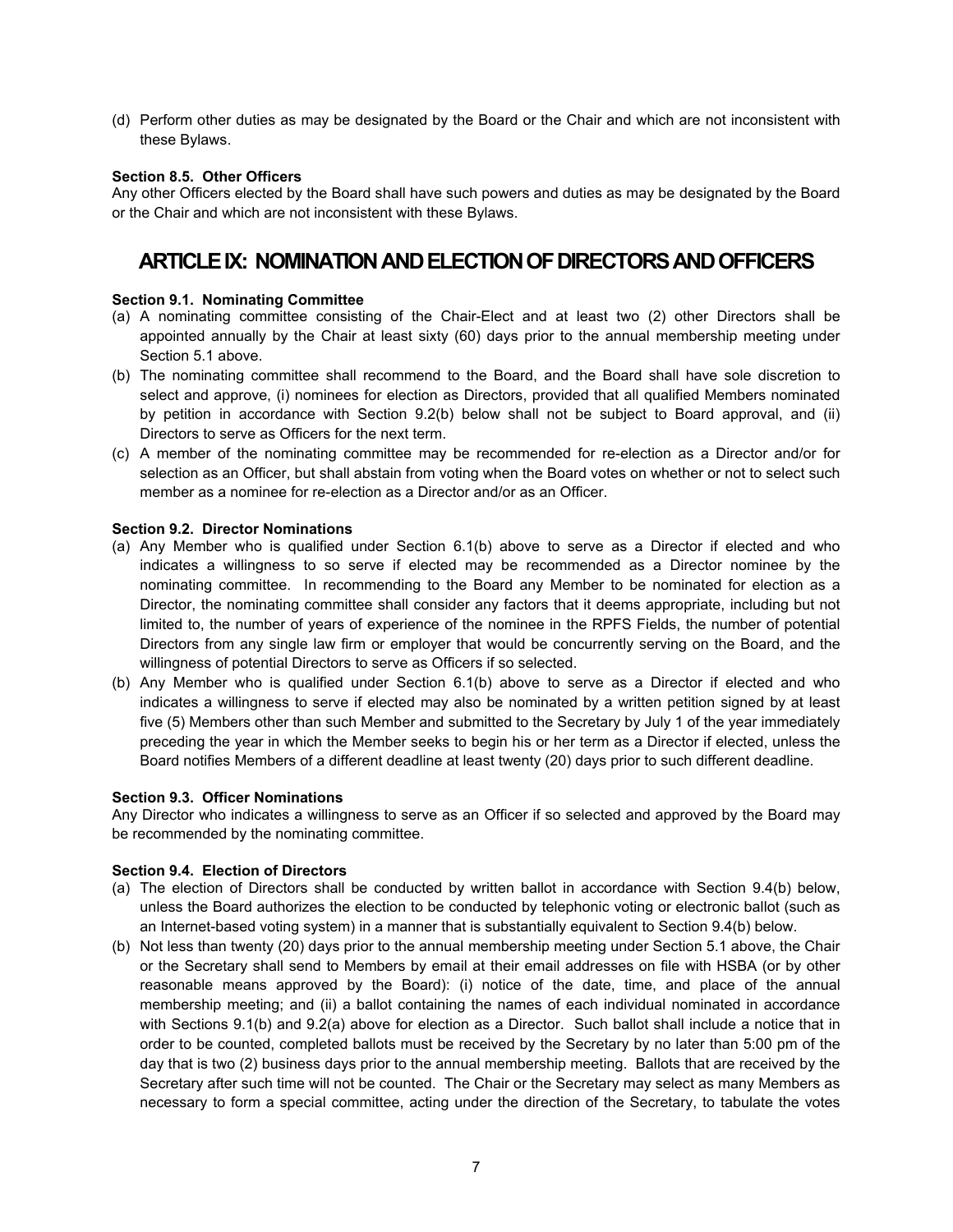indicated on the ballots that have been timely received by the Secretary, provided that no nominee may serve on such special committee.

(c) Nominees receiving the most votes for the relevant seats to be filled shall be elected, except that in the event of a tie, the names of the nominees who are tied shall each be listed on separate pieces of paper that are folded up so that the names cannot be seen and the Chair or the Secretary, in the presence of the other, shall randomly select the number of folded papers that correspond to the number of open Board seats to be decided and the persons named in the papers so selected shall be elected. Since each Region has at least one (1) seat on the Board, if there is more than one (1) nominee from a Region, the nominee receiving the most votes of all of the nominees from the same Region shall fill the seat for that Region and the other nominees from that Region shall be elected if they receive the most votes, with respect to any non-Region seats to be filled, of any other nominees in the same election, other than nominees who are elected for a Region seat.

# **ARTICLE X:COMMITTEES**

# **Section 10.1. Establishment of Committees**

In addition to the nominating committee under Section 9.1 above, the Board or the Chair may establish other committees, which may be standing or ad hoc committees. Each such other committee: (i) shall have at least two (2) members, each of whom may, but are not required to, be Directors or members of the Section and (ii) may have a chair or co-chairs.

# **Section 10.2. Committee Authority**

Any committee of the Section shall be advisory only and shall not have any power or authority to act in place of the Board.

# **Section 10.3. Committee Procedures and Conflicts**

Each committee of the Section shall act by consensus or majority vote. Any committee procedures shall be determined by the committee chair or co-chairs. Any unresolved conflict among committee members may be referred to the Chair or the Board for determination and resolution.

## **Section 10.4. Replacement of Committee Members and Elimination of Committees**

- (a) If the Board establishes a committee, it shall appoint and have the power to replace at any time the chair or co-chairs and members of the committee or may designate authority to the Chair to do so, but only the Board may eliminate the committee, if applicable.
- (b) If the Chair establishes a committee, the Chair or the Board shall appoint and have the power to replace at any time the chair or co-chairs and the members of the committee and either the Chair or Board may eliminate the committee, if applicable.

# **ARTICLE XI:CONFLICT OF INTEREST**

## **Section 11.1. Responsibilities of Individuals Acting in Furtherance of Section Activities**

To avoid criticism based on an assertion of possible conflict of interest or bias because of professional representation of a client or the appearance thereof, all individuals acting in furtherance of Section activities should observe the following:

- (a) All activities should be conducted in a way which will give due recognition to competing points of view; and
- (b) No such individual should take any position upon any Section activity where, by reason of representation of a client, a conflict of interest or bias might reasonably be thought to exist, unless the fact of such representation has been fully disclosed.